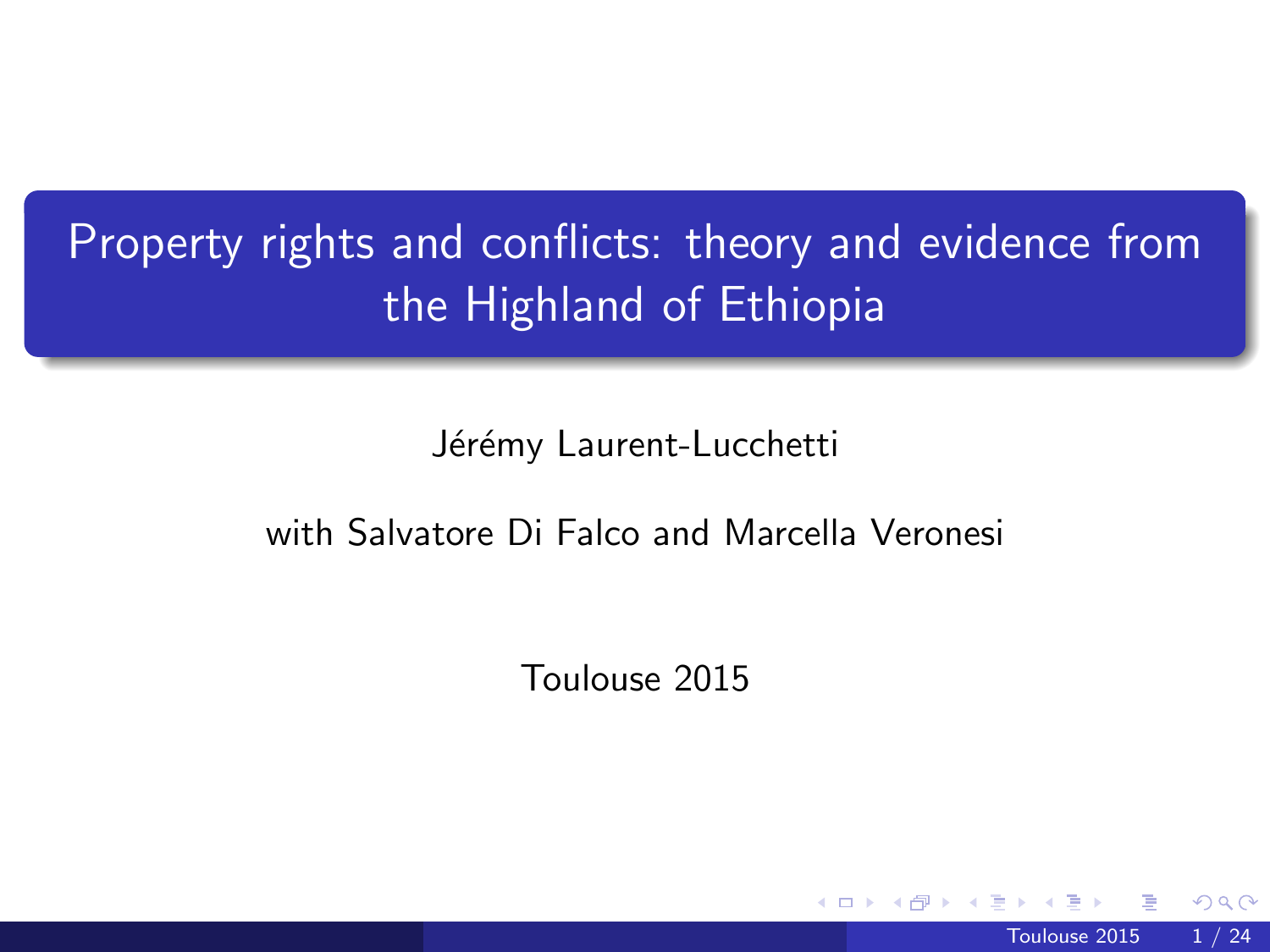- A growing body of literature studies the causal channel linking insecure property rights and economic outcomes (e.g. Besley et al., 2012, Acemoglu et al., 2014, de Janvry et al, 2015)
- Property rights  $\Rightarrow$  Investment, education, migration, access to credit...

 $\Rightarrow$  This paper investigates the link between insecure property rights and land conflicts using household level data in Ethiopia.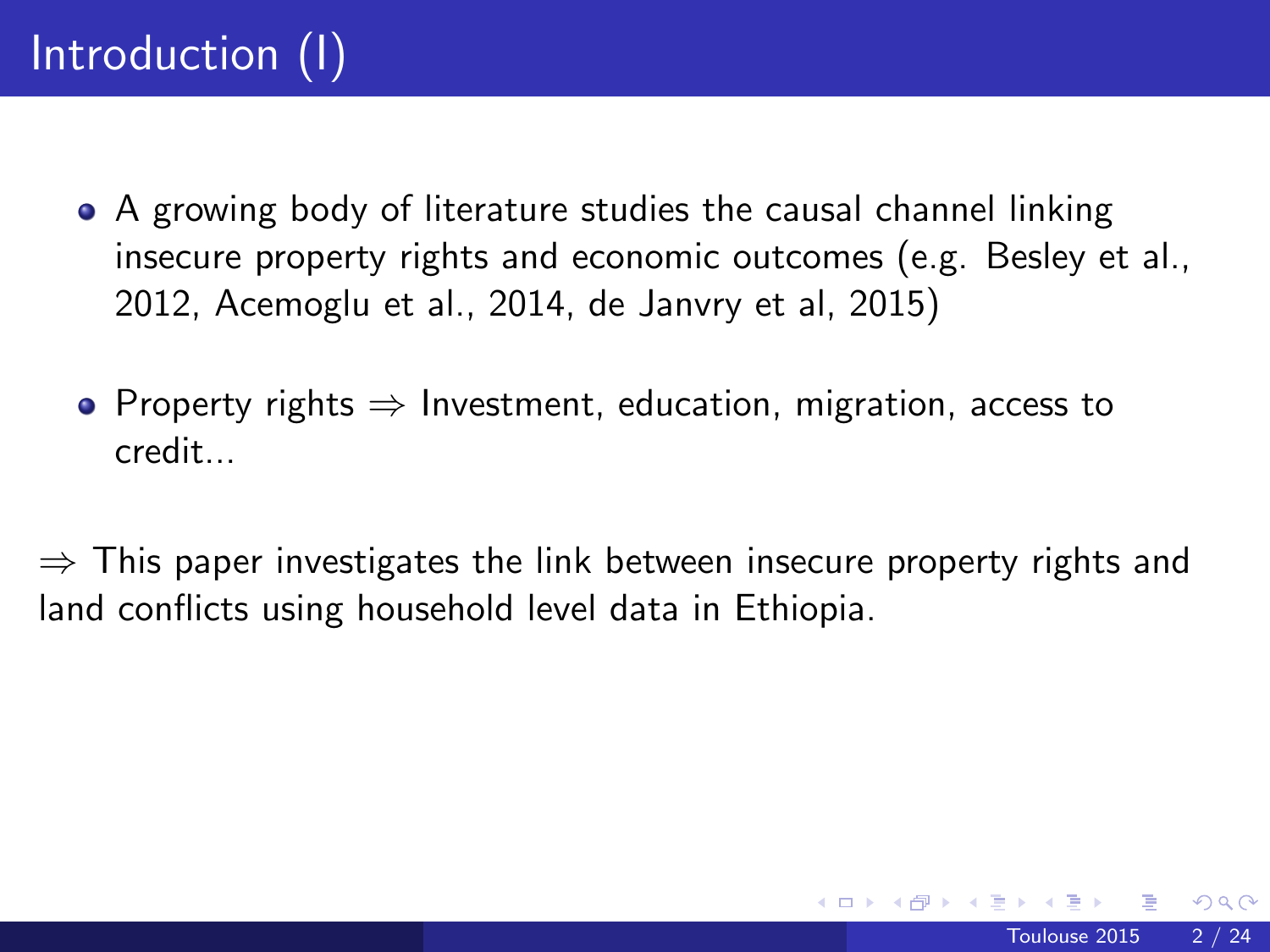## Why land conflict ?

- Land conflicts are a very frequent type of social conflict and violence in the developing world.
- Kenya, 2008: "Kenya National Dialogue and Reconciliation" process identified land reform as key to peace and reconciliation.
- Localized conflicts can severely affect welfare and economic development.
- Small scale violence can escalate into large-scale disputes, social unrest, and political movements.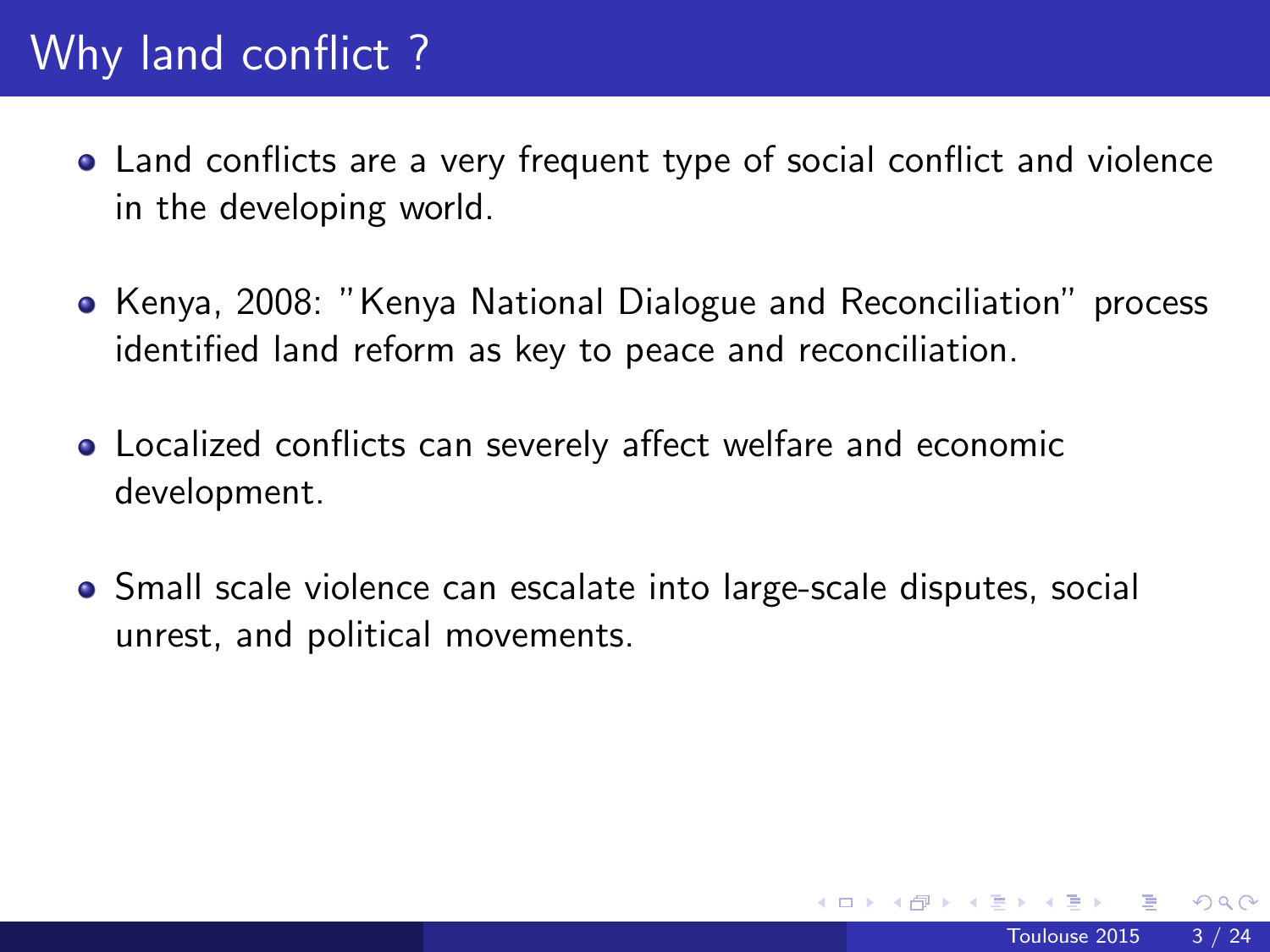# This Paper (I)

#### Overview:

- This paper investigates the link between insecure property rights and local conflicts.
	- First, we develop a simple theoretical framework of land conflict.
	- Second, we empirically assess the causal relationship between tenure security and conflict using micro-level data in Ethiopia.
	- Our identification strategy: (i) a natural experiment of a large and randomly assigned land certification program implemented by the World Bank in the Highlands of Ethiopia and (ii) exogenous variation in climatic factors.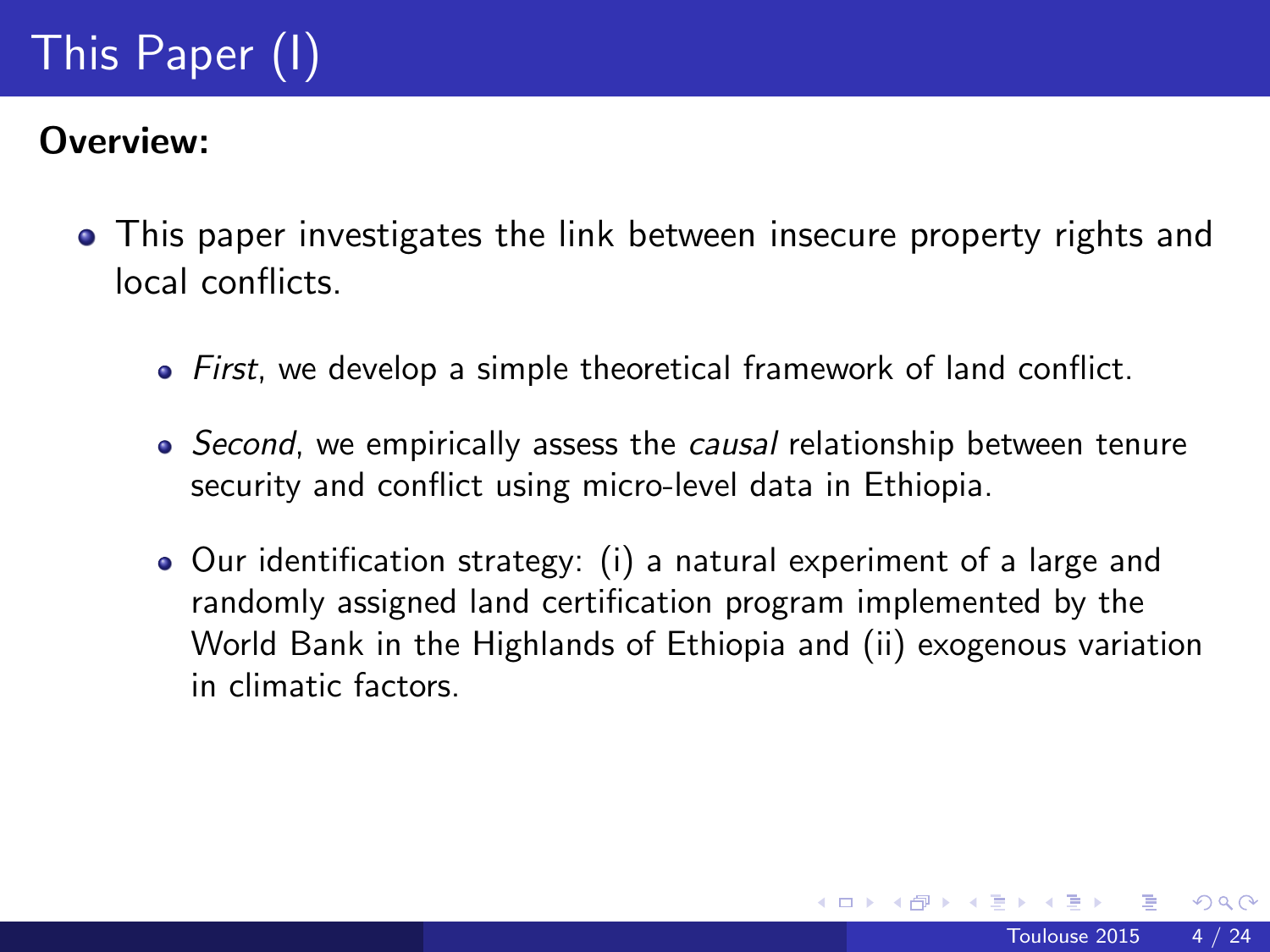# This Paper (II)

### Main Results

- We first show that having tenure security reduces the occurrence of conflict by 5% for the average household.
- A one-standard-deviation in rainfall increases the likelihood of conflict by around 13 percent.
- Tenure security dampens the effect of water scarcity on conflict.
- Factors increasing the marginal value of land magnifies the impact of water scarcity on conflict (without altering the effect of tenure security).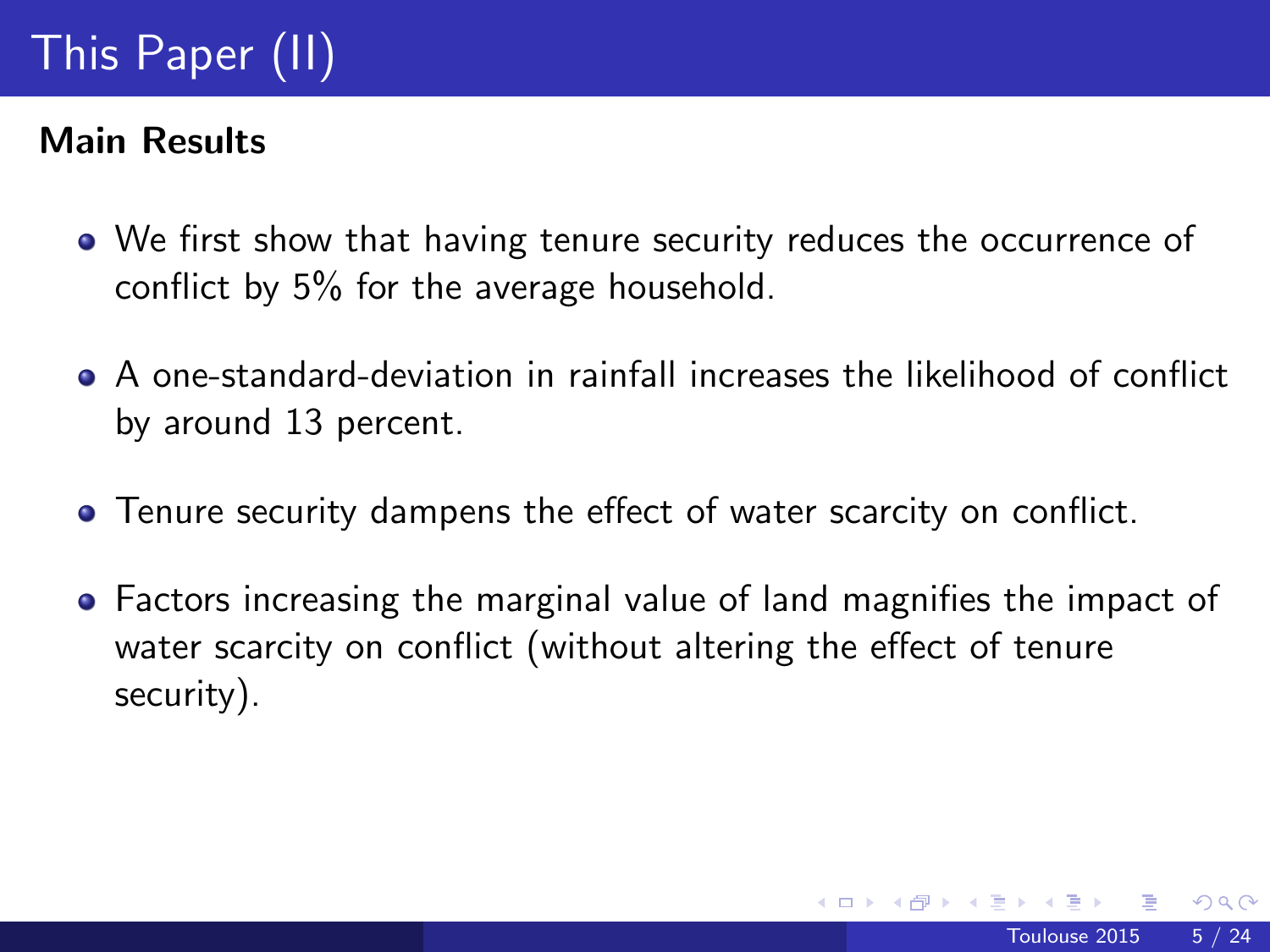# Literature (I)

Literature linking improved property rights and economic outcomes:

- Tenure security can increase investment incentives (Besley 1995, Fenske 2011),
- **•** can also increase the use of land as collateral in accessing credit (Besley et al. 2012).
- Acemoglu et al. (2014) show that in Sierra Leone powerful chiefs control access to land: a whole series of development outcomes (educational attainment, child health among others) are significantly lower.
- **o** de Janvry et al. (2015): land certification induces migration.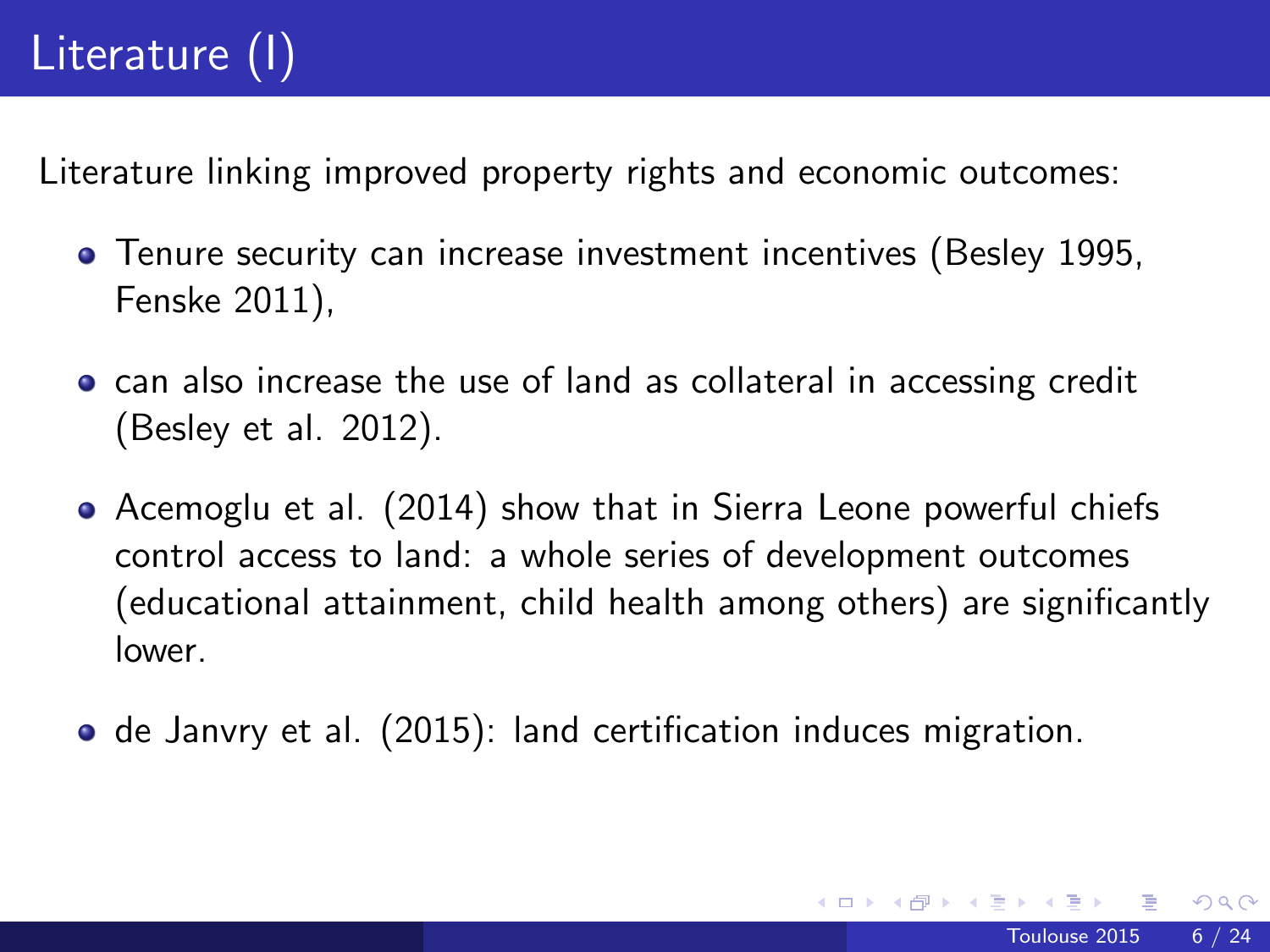Our results also add new empirical evidence on the channel linking weather anomalies and conflict

- See for example Miguel et al., 2004, Harari and La ferrara, 2014, Couttenier and Soubeyran, 2014 or Berman and Couttenier, 2015.
- We show here that tenure security reduces the vulnerability of households to water scarcity and conflict over land.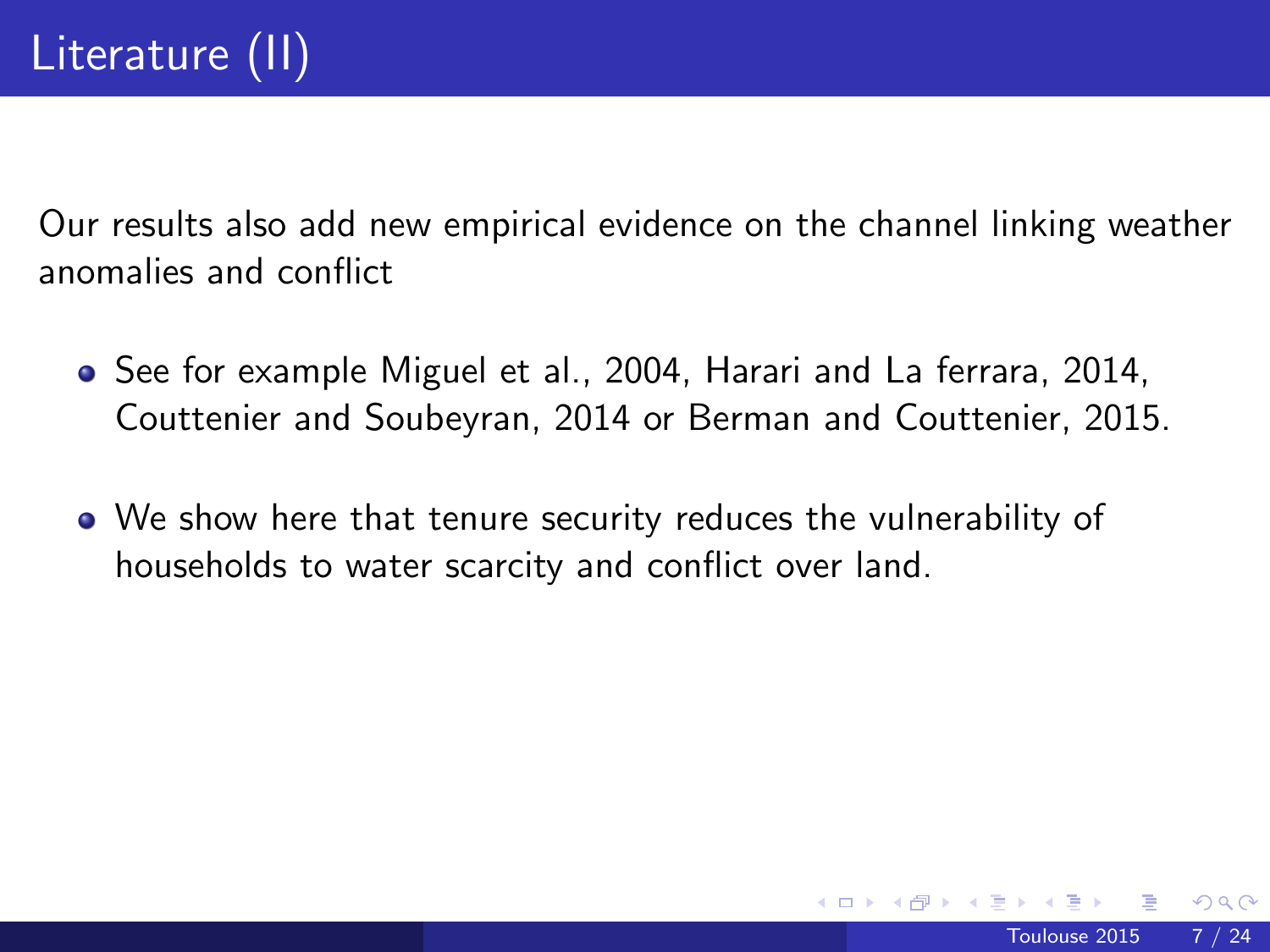- Two agents  $N = \{1, 2\}$  share a total amount of land of size L.
- $x_1$ : the land share of agent 1,  $x_2$ : share of agent 2, with  $x_1 + x_2 = 1$ .
- $l_1 = x_1L$ : land size of agent 1 and  $l_2 = x_2L$ : land size of agent 2.
- Water falls uniformly over the land. Denote by w the amount of water available per unit of land: each agent has access to an amount of water  $I_iw$ .

つへへ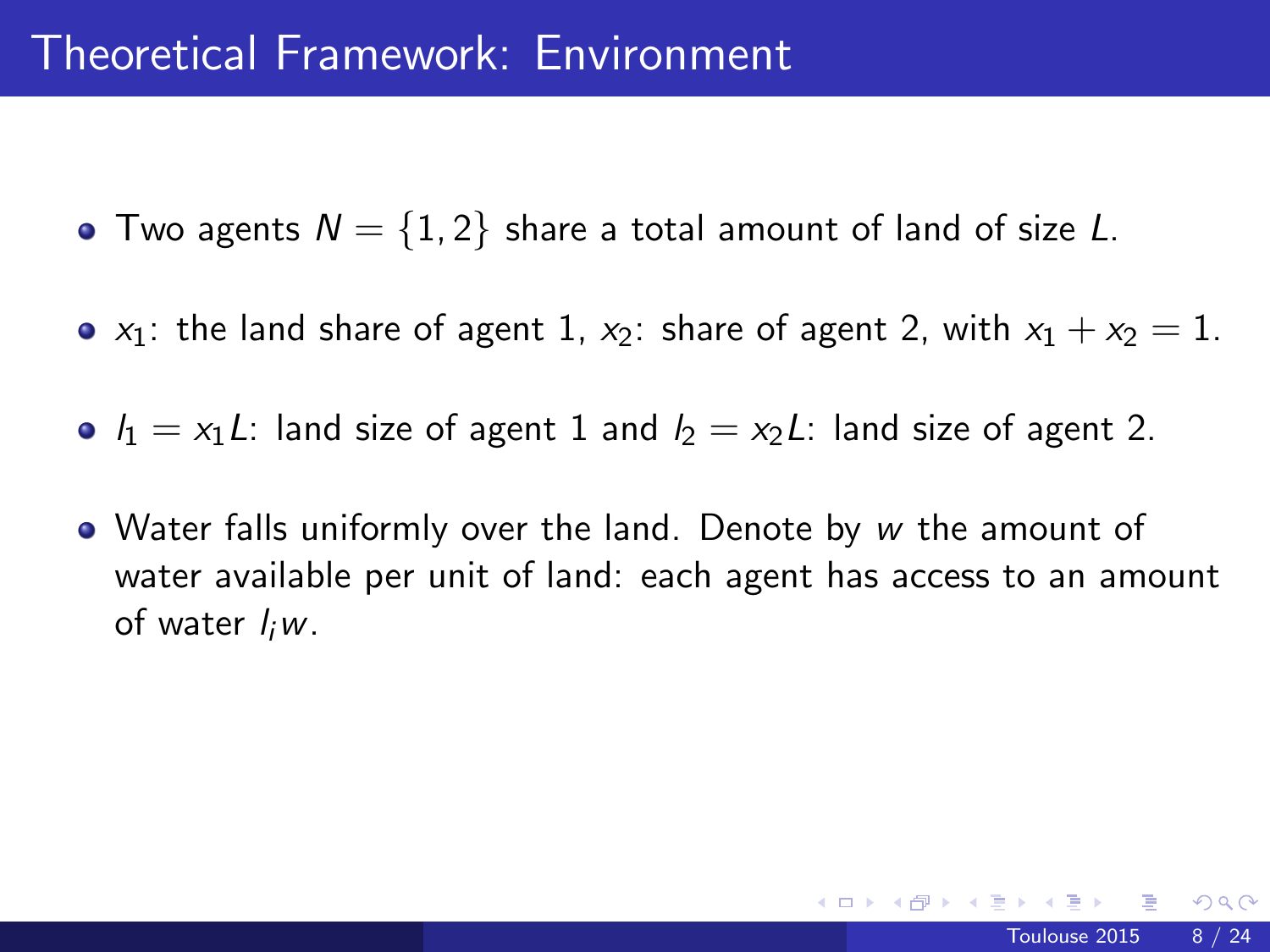- Payoff:  $b_i(l_iw)$ ,  $b_i(.)$  increasing and concave.
- *v*<sub>i</sub>: marginal value of land for each agent, i.e.  $\frac{\partial b_i}{\partial I_i} = v_i$ .
- The utility of an agent  $i\colon u_i=b_i(l_iw)+t_i$  where  $t_i$  is a monetary transfer.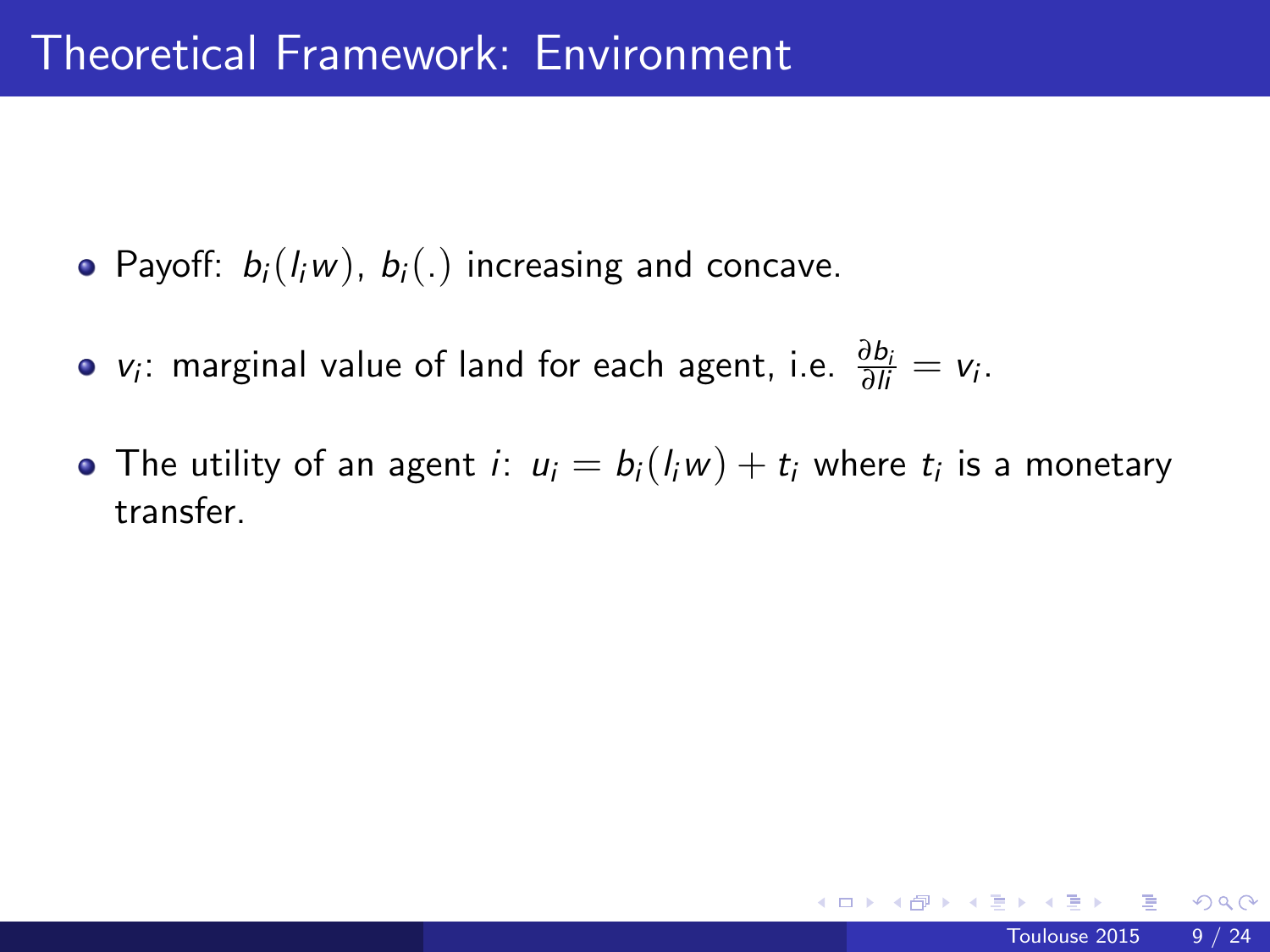Simple bargaining game:

- We assume  $v_1 < v_2$ .
- Agent 1 makes an offer  $\bar{p}$  to agent 2 for the piece of land.
- Agent 2 can either accept or refuse this offer.
- If agent 2 refuses the offer, he can either seize the land by force or start a (Nash) bargaining procedure.
- Cost to seize the land by force: c, uniformly distributed over  $[0, \theta]$ and is private information of agent 2.
- *θ* reflects the strength of property rights.

つへへ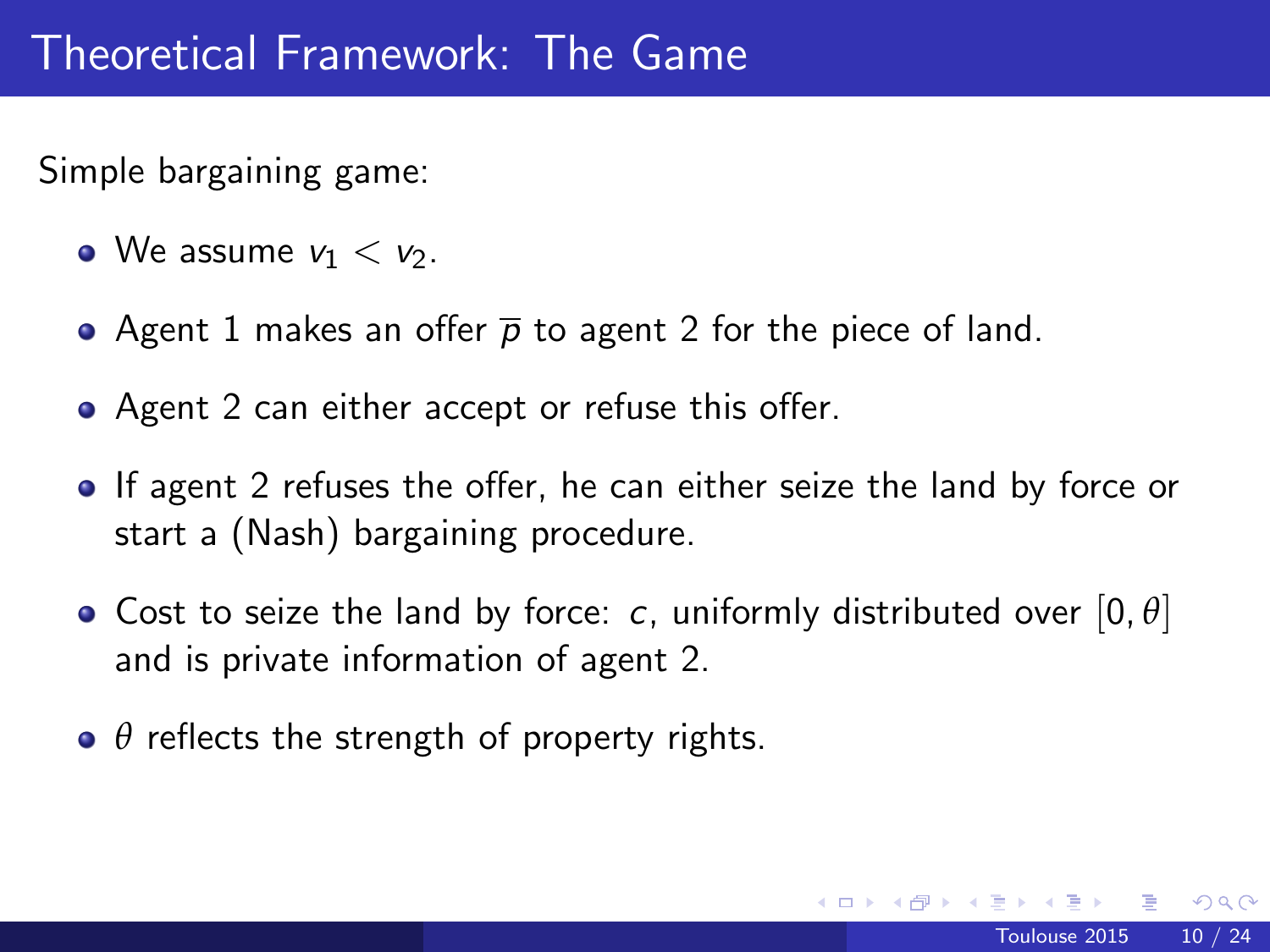## Theoretical Framework: The Equilibrium

In the unique Perfect Bayesian Nash equilibrium,

- Agent 1 offers  $\overline{p} = \min\{p^{\text{max}}, p^*\}$ :
	- $p^{\text{max}} = \frac{\theta}{2}$  maximizes the expected payoff of agent 1 when making the initial offer,  $(1 - \mathbb{P}\{c \le p\})$   $(p - v_1) - (\mathbb{P}\{c \le p\}) v_1$ .

 $p^* = \frac{\alpha_1}{\alpha_1+\alpha_2}v_2 + \frac{\alpha_2}{\alpha_1+\alpha_2}v_1$  is the result of the bargaining procedure.

• Agent 2 accepts the initial offer if  $\overline{p} \leq c$  and seize the land by force if  $\overline{p} > c$ .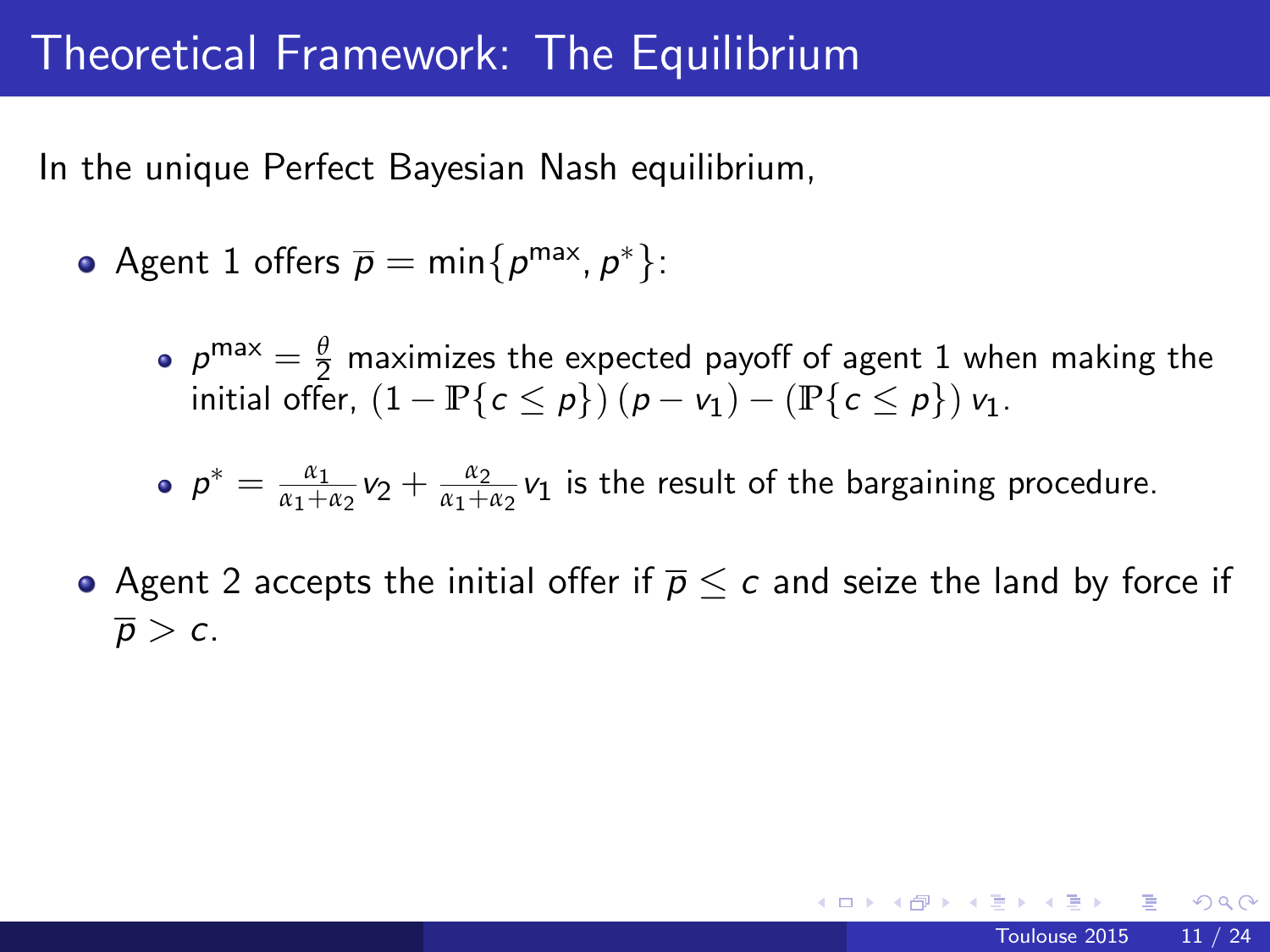### From theory to evidence

- We should observe that more secure property rights (i.e. higher *θ*) diminish the probability of observing a conflict.
- A decrease in the amount of water available to both agents increases the probability of conflict through an increase of the marginal value of land.
- If agent 1 has more land at her disposition we should observe a drop in the probability of conflict.
- Any factor increasing the marginal value of land will also increase the probability of conflict in dire times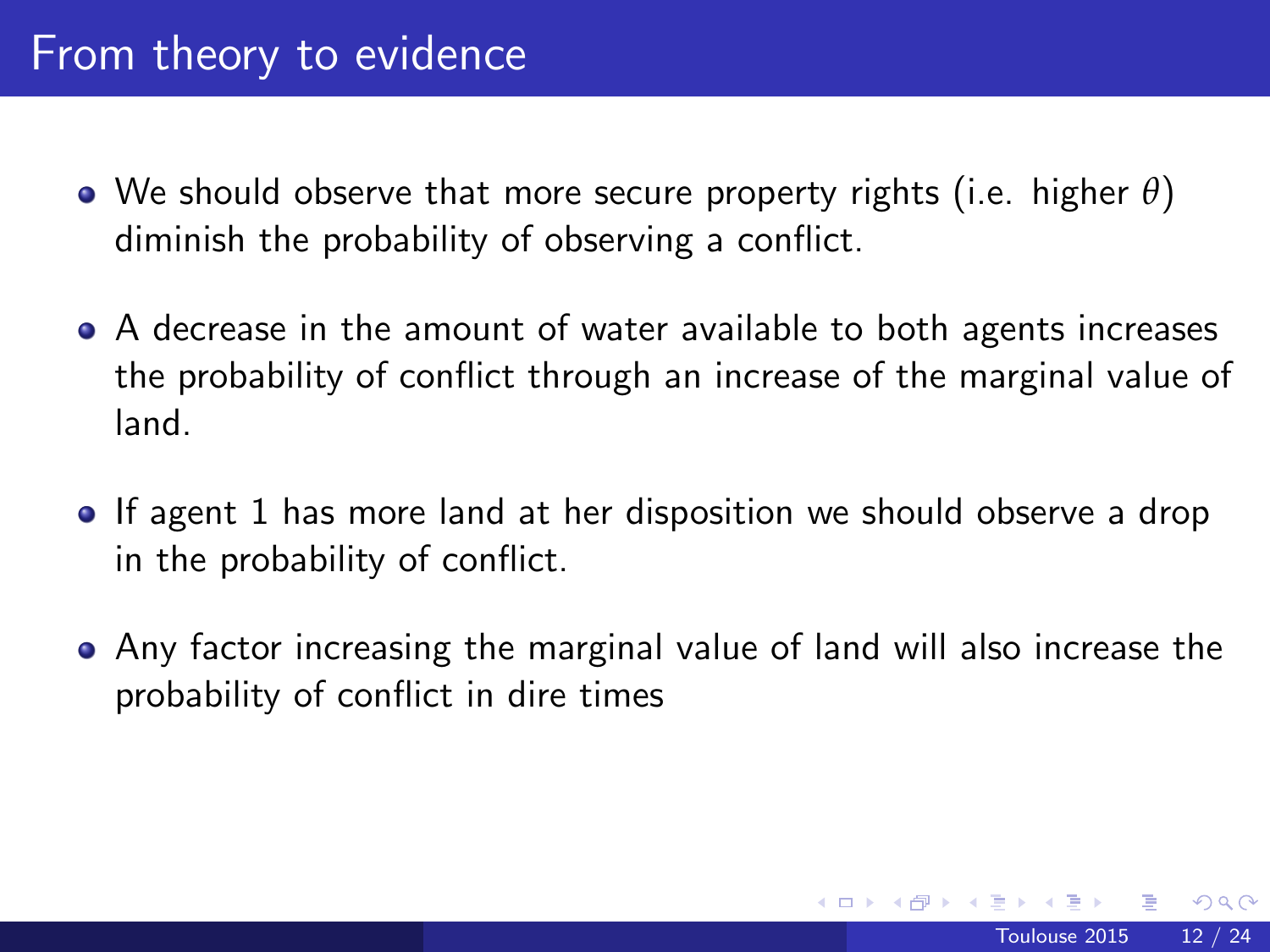Background: Ethiopia:

- Ethiopia historically plagued by lack of tenure security.
- Until 1975 complex system of ownerships (communal, private, church, state).
- Land owned by absentee landlords; arbitrary evictions posed serious threats to tenant farmers.
- 1975 land reform  $\Rightarrow$  rights to state and usufruct rights to farmers.
- 1998 land certification program  $\Rightarrow$  the program entry is random and phased in over a period of time.

 $200$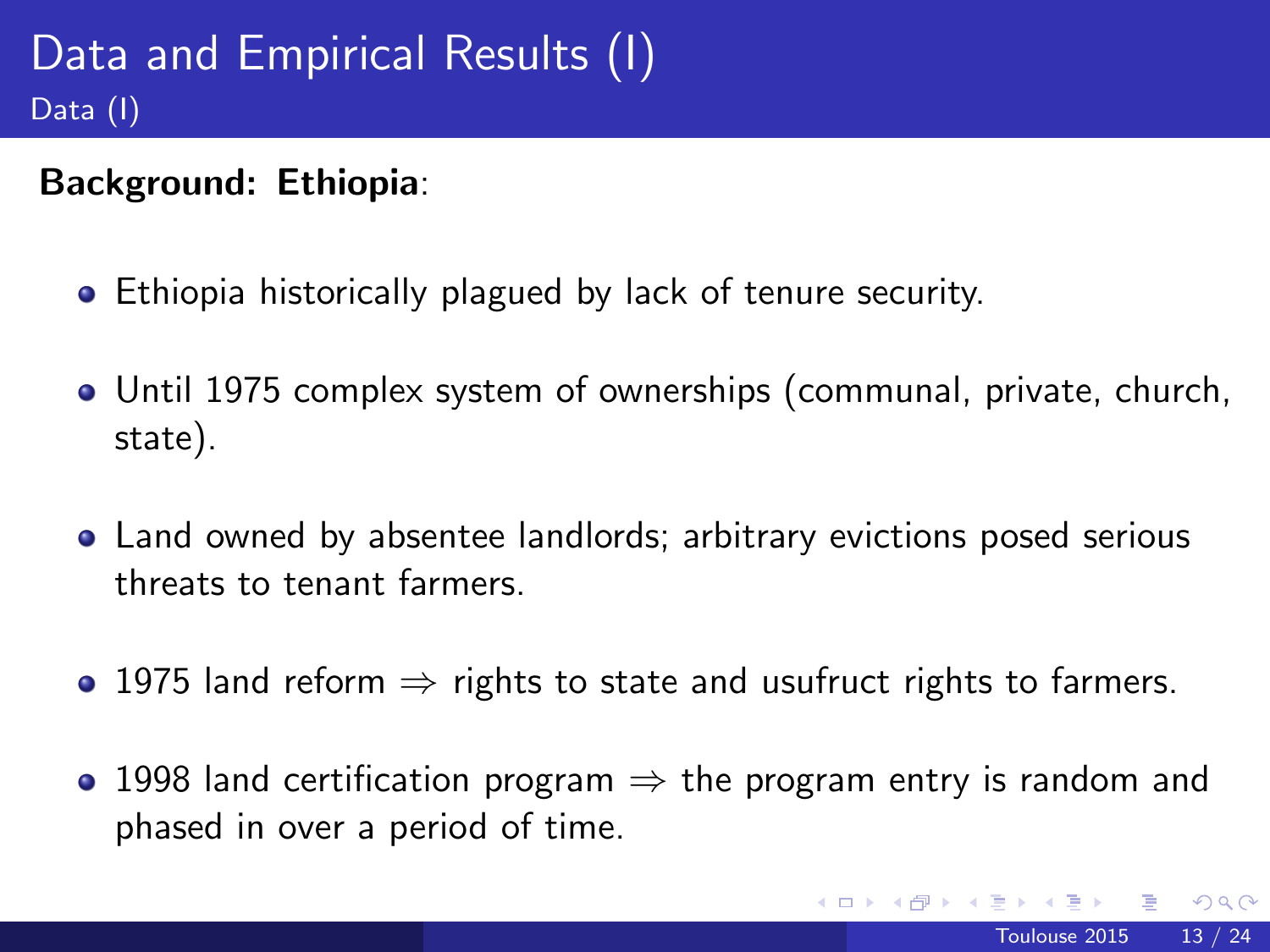Background: Ethiopia:

- Sustainable Land Management Survey.
- Conducted by Addis Ababa University, Ethiopian Development Research Institute, University of Gothenburg.
- Years 2005 and 2007.
- Large farm-household panel survey.
- About 1700 households per year.
- Amhara National Regional state of Ethiopia.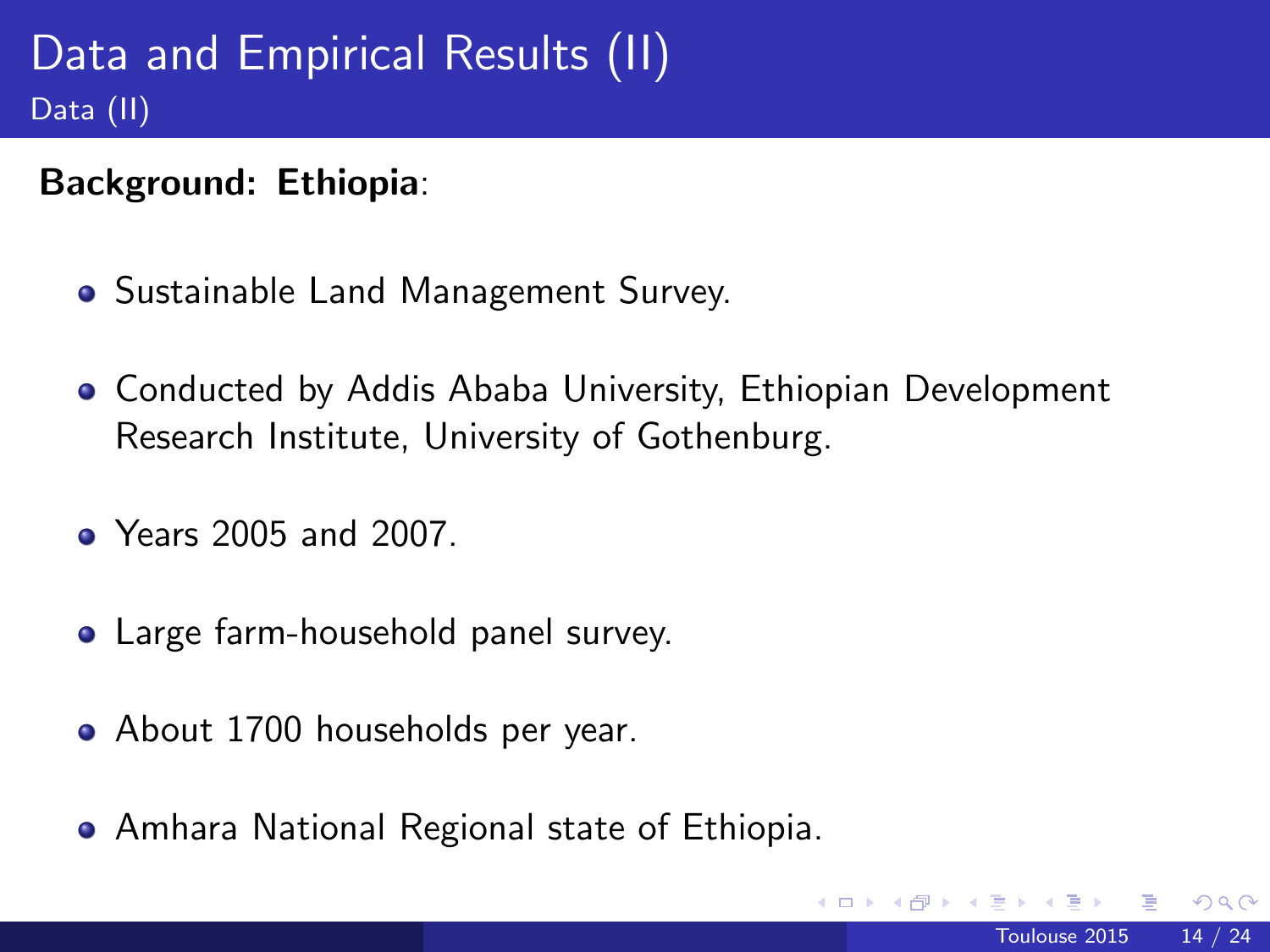#### Conflict Measure and Climate Variable:

- **Conflict variable: disputes over land.** 
	- "Have you ever faced any conflicts or claims regarding the land you own?" "Yes/No".
- Annual mean rainfall from 1976 to 2006 at the household level (Ethiopian National Meteorological Services).
	- Spatial interpolation using latitude, longitude and elevation of each household.
	- Rainfall anomalies: deviations from long-term mean divided by its long-term standard deviation.

 $200$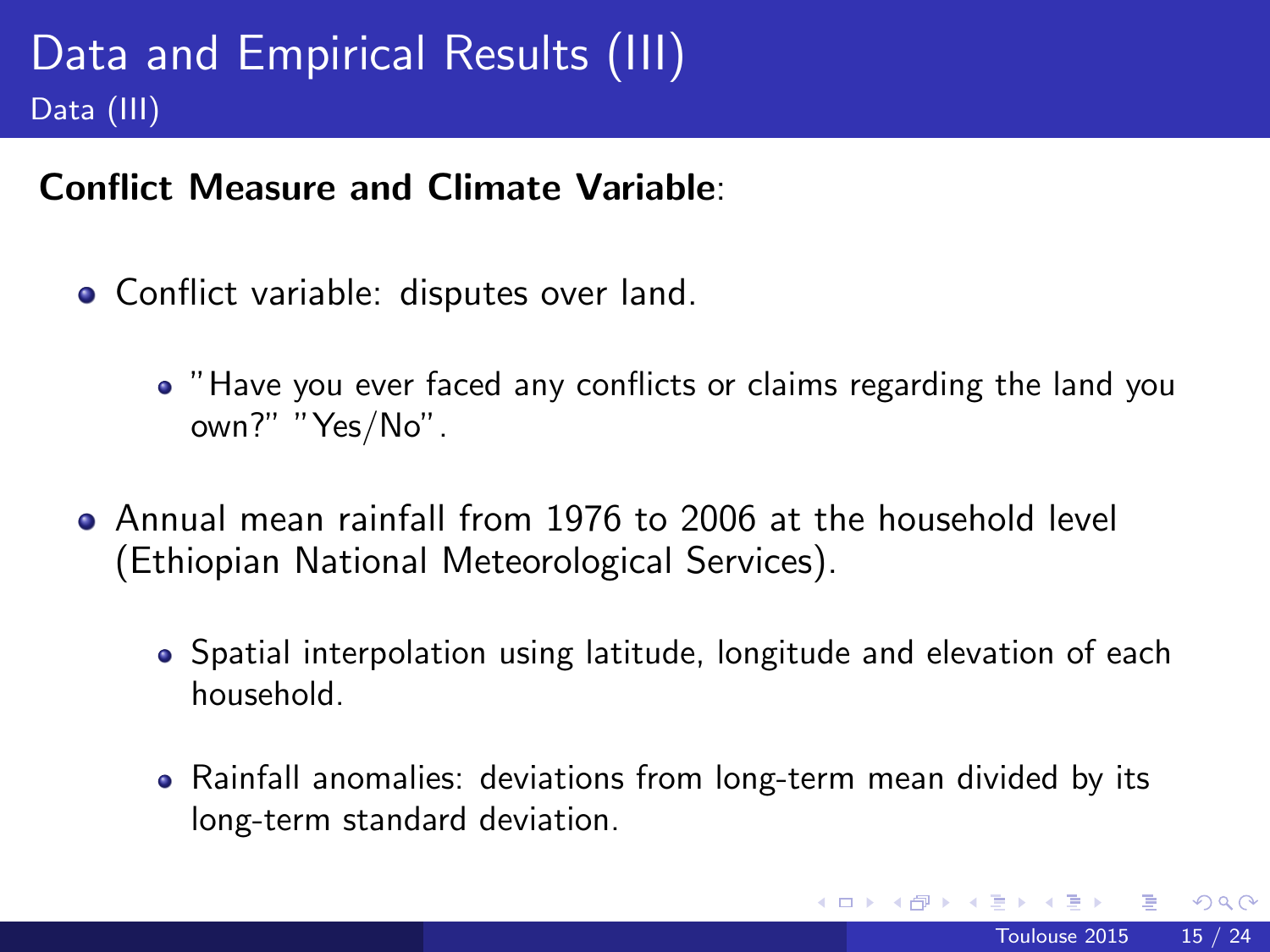### Data and Empirical Results (IV) Econometric Approach (I)

#### Identification Strategy:

It relies on

- **•** the random assignment of land certification to farm-households at the village level,
- the random nature of rainfall anomalies.
- and the panel nature of our dataset by using farm-household and time fixed-effect.

 $200$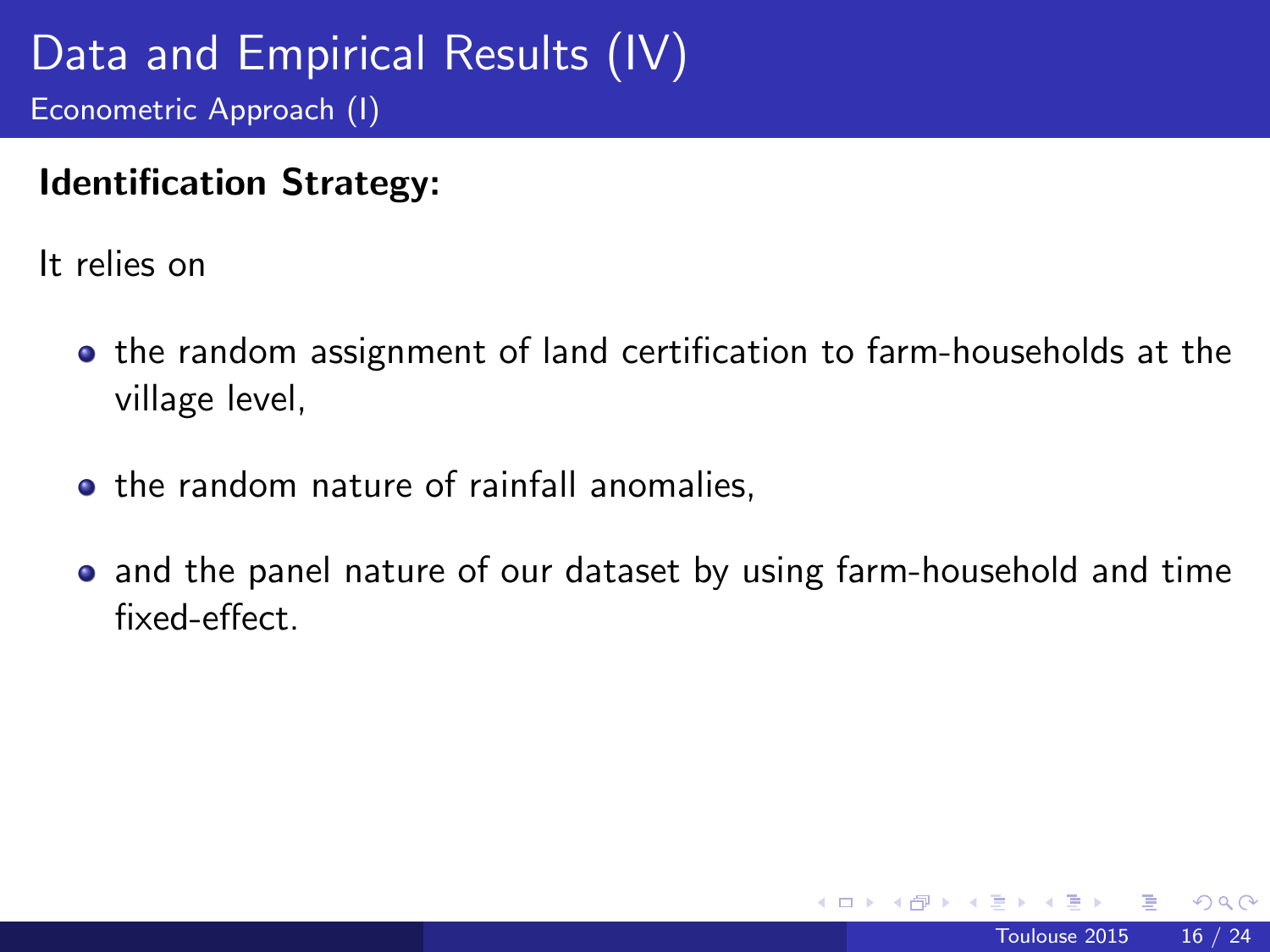### Data and Empirical Results (V) Econometric Approach (II)

### Main Specification:

• The basic regression equation is:

$$
Y_{i,t}^* = \beta_1 W_t + \beta_2 W_{t-1} + \beta_3 \text{Tenure} + \epsilon_{1,i,t} \tag{1}
$$

where:

- $\bullet$   $Y_{it}$  is the propensity to experience land use conflicts
- $\bullet$  W<sub>t</sub> is the measure of rainfall anomalies in t
- $W_{t-1}$  is the measure of rainfall anomalies in  $t-1$ .
- Tenure is a dummy indicating if the household has tenure security or not.
- $\bullet$   $\varepsilon_{it}$  is the error term.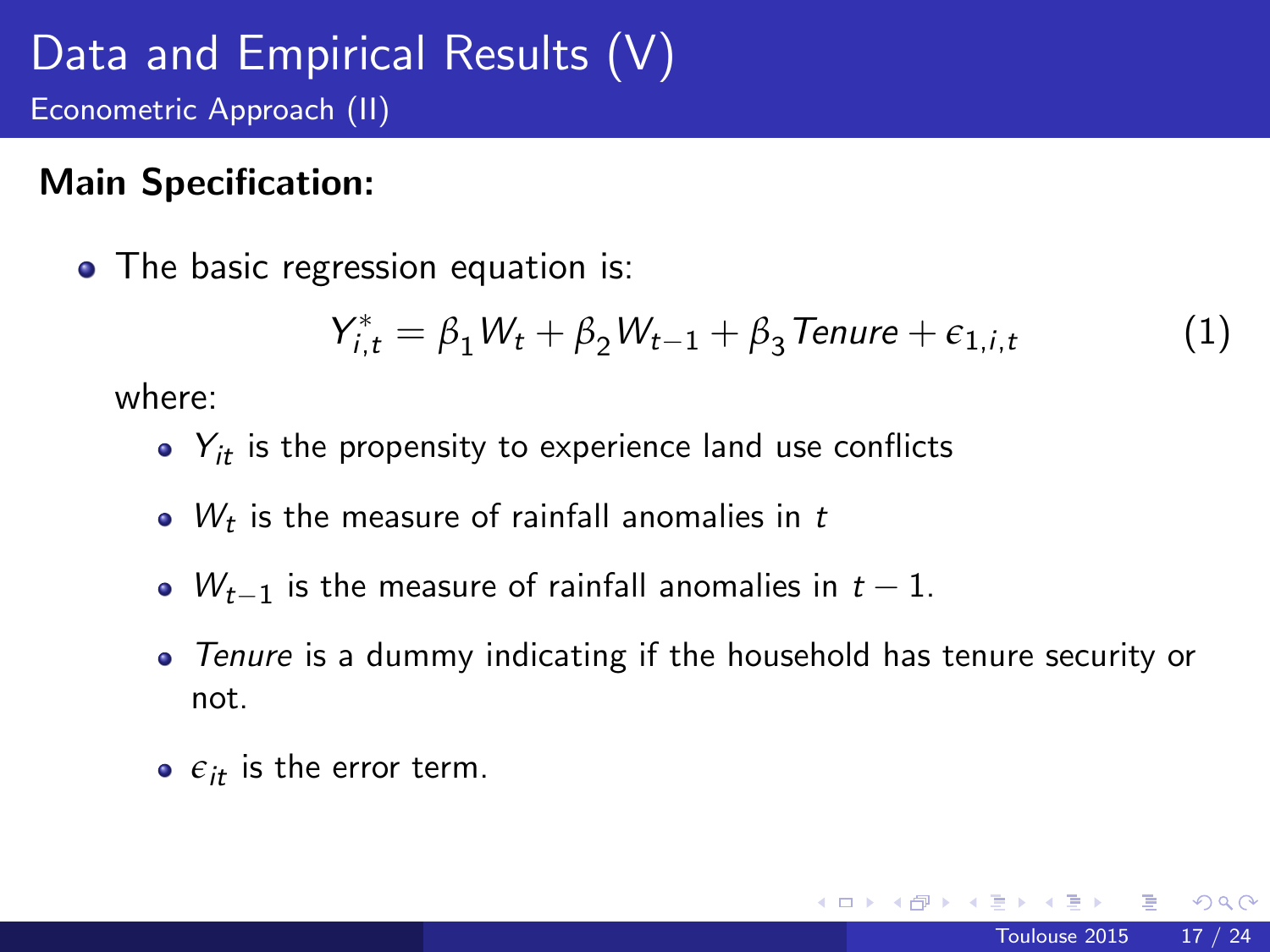### Main Specification:

We then investigate if household with land tenure security are less prone to conflict triggered by water scarcity,

$$
Y_{i,t}^* = \beta_1 W_t + \beta_2 W_{t-1} + \beta_3 W_t \times \text{Tenure} + \beta_4 W_{t-1} \times \text{Tenure} + (2)
$$
  

$$
\mu_i + \mu_t + \epsilon_{2,i,t} (3)
$$

- $\mu_i$  denotes household fixed effects.
- $\mu_{\textit{t}}^{\vphantom{\dagger}}$  denotes year fixed effect.
- Interaction terms rainfall anomalies\*tenure security.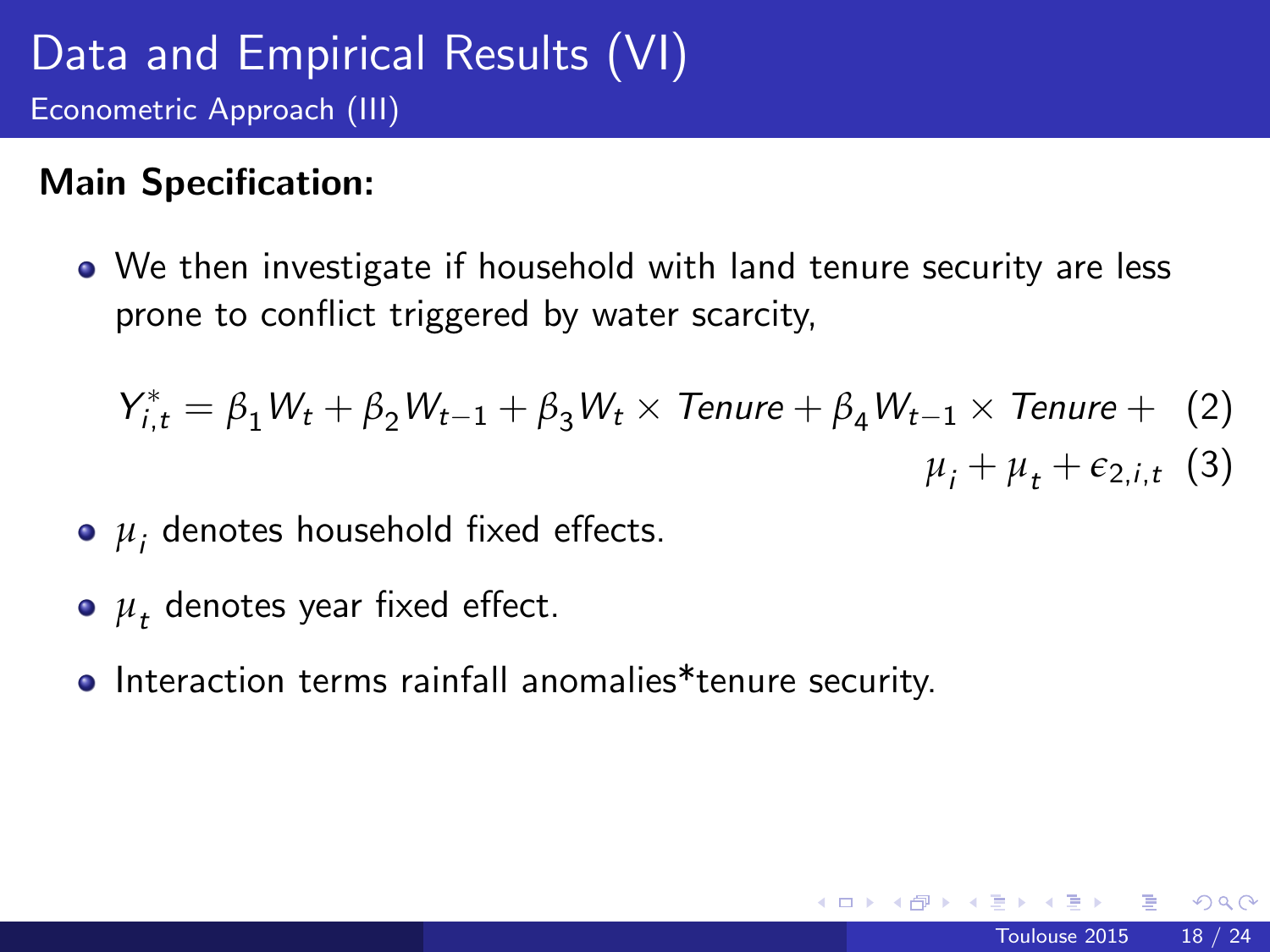### Data and Empirical Results (VII) Econometric Approach (IV)

#### Further interactions

- We investigate the theoretical predictions by including interaction effects
	- Land size (dummy  $= 1$  if farm size  $>$  sample mean).
	- Household size and livestock size (dummy  $= 1$  if  $>$  sample mean).

4 0 8

• Access to credit.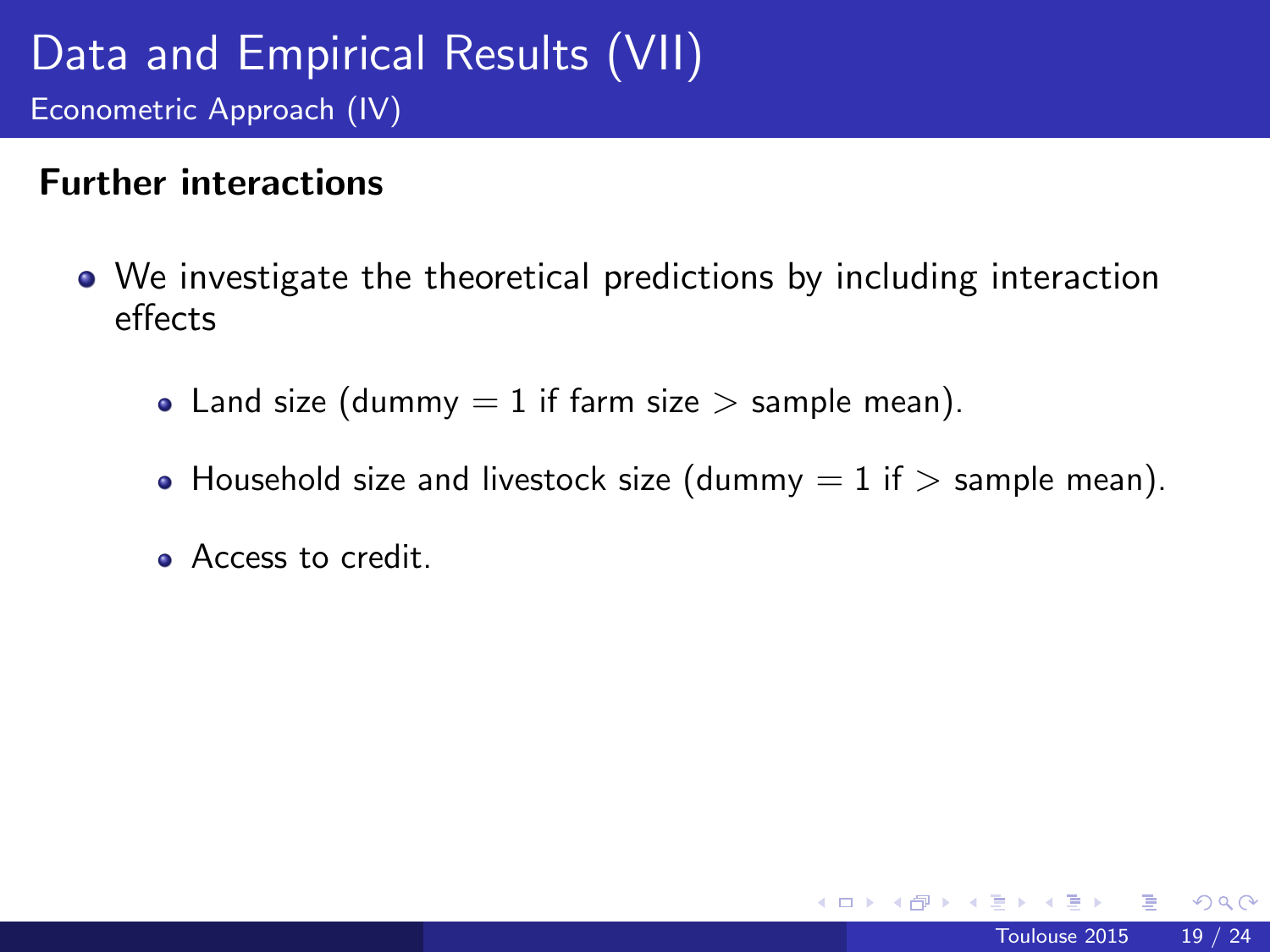## Data and Empirical Results (VIII) Results (I)

#### Baseline estimates

- <span id="page-19-0"></span>The results are robust and show the following pattern:
	- Tenure security decreases the risk to experience a conflict over land.
	- Water scarcity increase the risk to experience a conflict.
	- Tenure security dampens substantially the effect of water scarcity on conflict.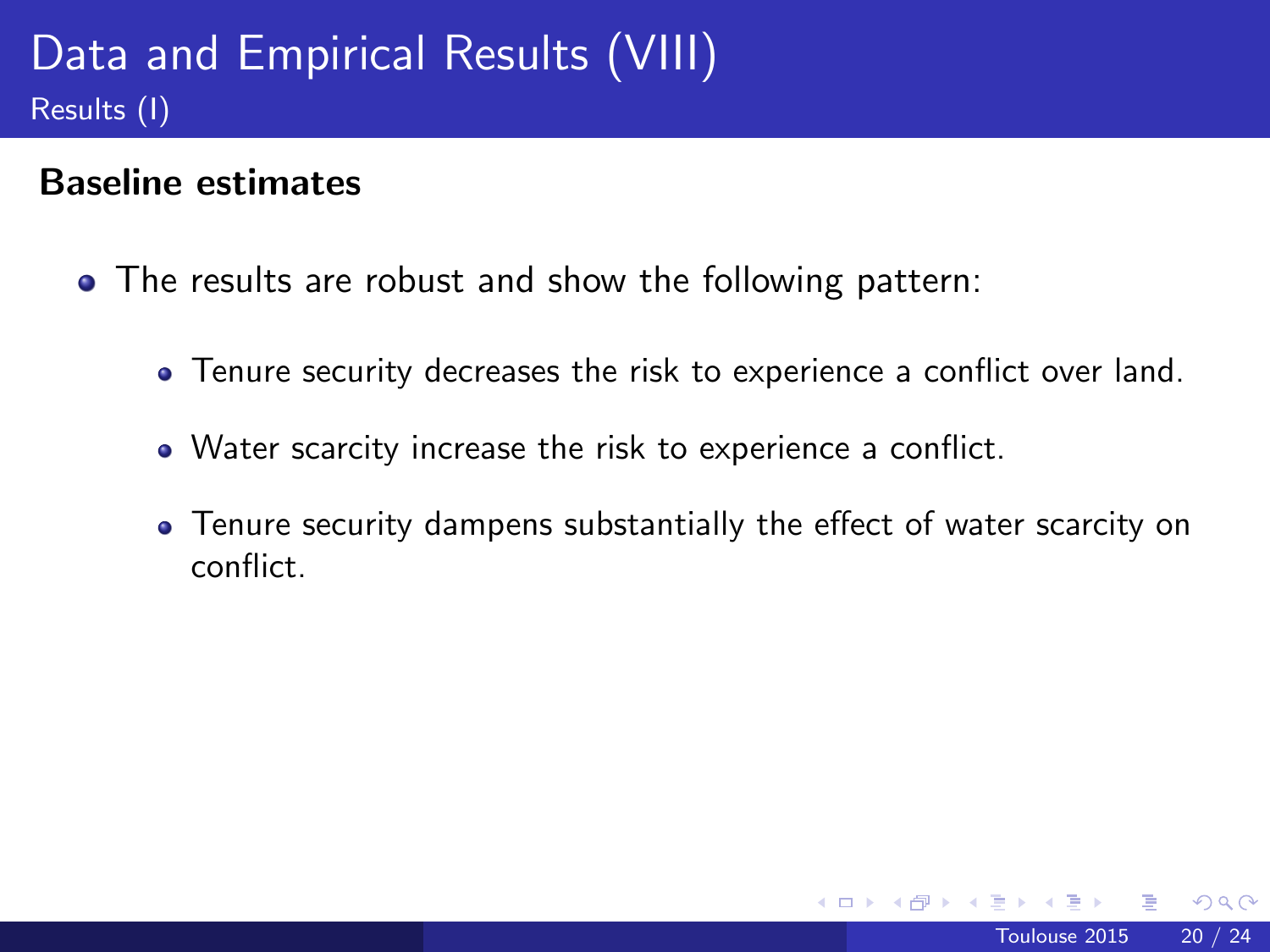## Data and Empirical Results (IX) Results (II)

<span id="page-20-0"></span>

|                                                  | (1)                 | (2)                              | (3)                              | (4)                              | (5)                              | (6)                              |
|--------------------------------------------------|---------------------|----------------------------------|----------------------------------|----------------------------------|----------------------------------|----------------------------------|
|                                                  | Conflict            | Conflict                         | Conflict                         | Conflict                         | Conflict                         | Conflict                         |
| <b>Tenure Security</b>                           | $-.040a$<br>(0.014) | $-0.043$ <sup>a</sup><br>(0.014) | $-0.062$ <sup>a</sup><br>(0.014) |                                  |                                  |                                  |
| Rainfall Anomalies,                              |                     | $-0.032c$<br>(0.019)             | $-0.091$ <sup>a</sup><br>(0.024) | $-0.123$ <sup>a</sup><br>(0.035) | $-0.124$ <sup>a</sup><br>(0.035) | $-0.138$ <sup>a</sup><br>(0.042) |
| Rainfall Anomalies $_{t-1}$                      |                     |                                  | $-0.200a$<br>(0.041)             |                                  | $-0.139$<br>(0.086)              | $-0.103$<br>(0.086)              |
| Rainfall Anomalies $_t \times$ Land Tenure       |                     |                                  |                                  |                                  |                                  | 0.062<br>(0.069)                 |
| Rainfall Anomalies $_{t-1}$ $\times$ Land Tenure |                     |                                  |                                  |                                  |                                  | 0.324 <sup>a</sup><br>(0.121)    |
|                                                  |                     |                                  |                                  |                                  |                                  |                                  |
| Household Fixed Effect                           | no                  | no                               | no                               | yes                              | yes                              | yes                              |
| Year Fixed Effect                                | no                  | no                               | no                               | yes                              | yes                              | yes                              |
|                                                  |                     |                                  | 4 O F                            | ●▶                               | Ξ.<br>Э×                         | ÷.<br>$\mathcal{O}$ Q C          |
|                                                  |                     |                                  |                                  |                                  | Toulouse 2015                    | 21 / 24                          |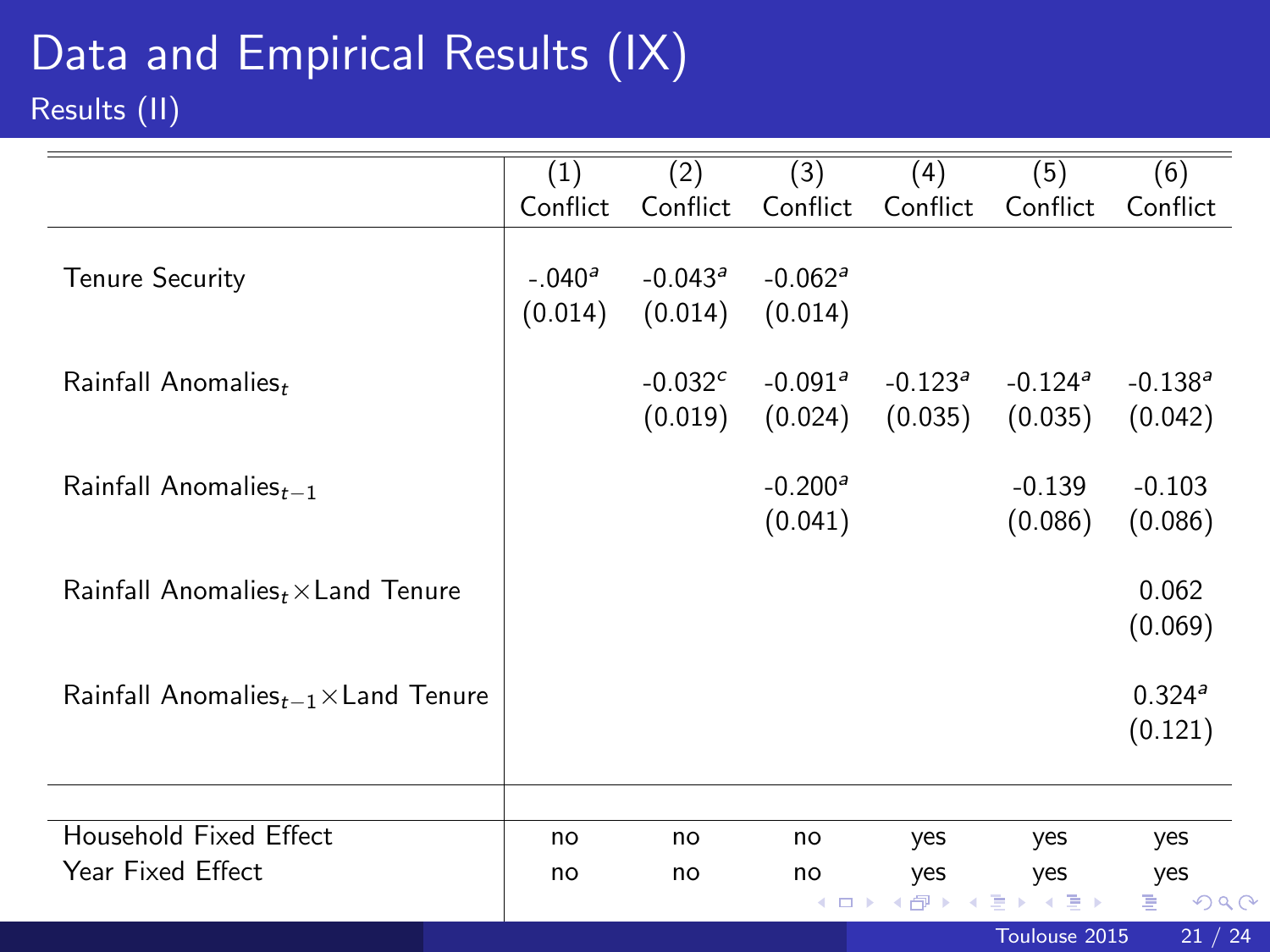|                                                     | (1)                  | (2)                      | (3)                  |
|-----------------------------------------------------|----------------------|--------------------------|----------------------|
|                                                     | Conflict             | Conflict                 | Conflict             |
| Rainfall Anomalies $_t \times$ Land Size            | 0.024<br>(0.040)     |                          |                      |
| Rainfall Anomalies $_{t-1}$ $\times$ Land Size      | $0.142^a$<br>(0.048) |                          |                      |
| Rainfall Anomalies $_t \times$ Household Size       |                      | $-0.109c$<br>(0.059)     |                      |
| Rainfall Anomalies $_{t-1}$ $\times$ Household Size |                      | 0.025<br>(0.063)         |                      |
| Rainfall Anomalies, $\times$ Livestock              |                      |                          | $-0.126b$<br>(0.042) |
| Rainfall Anomalies $_{t-1}$ $\times$ Livestock      |                      |                          | 0.110<br>(0.087)     |
|                                                     |                      | 2 m s 2 Al s 2 l s 2 l s |                      |

Household Fixed Effect yes[ye](#page-20-0)[s](#page-21-0) [ye](#page-23-0)[s](#page-0-0)

 $QQ$ Toulouse 2015 22 / 24

<span id="page-21-0"></span>Þ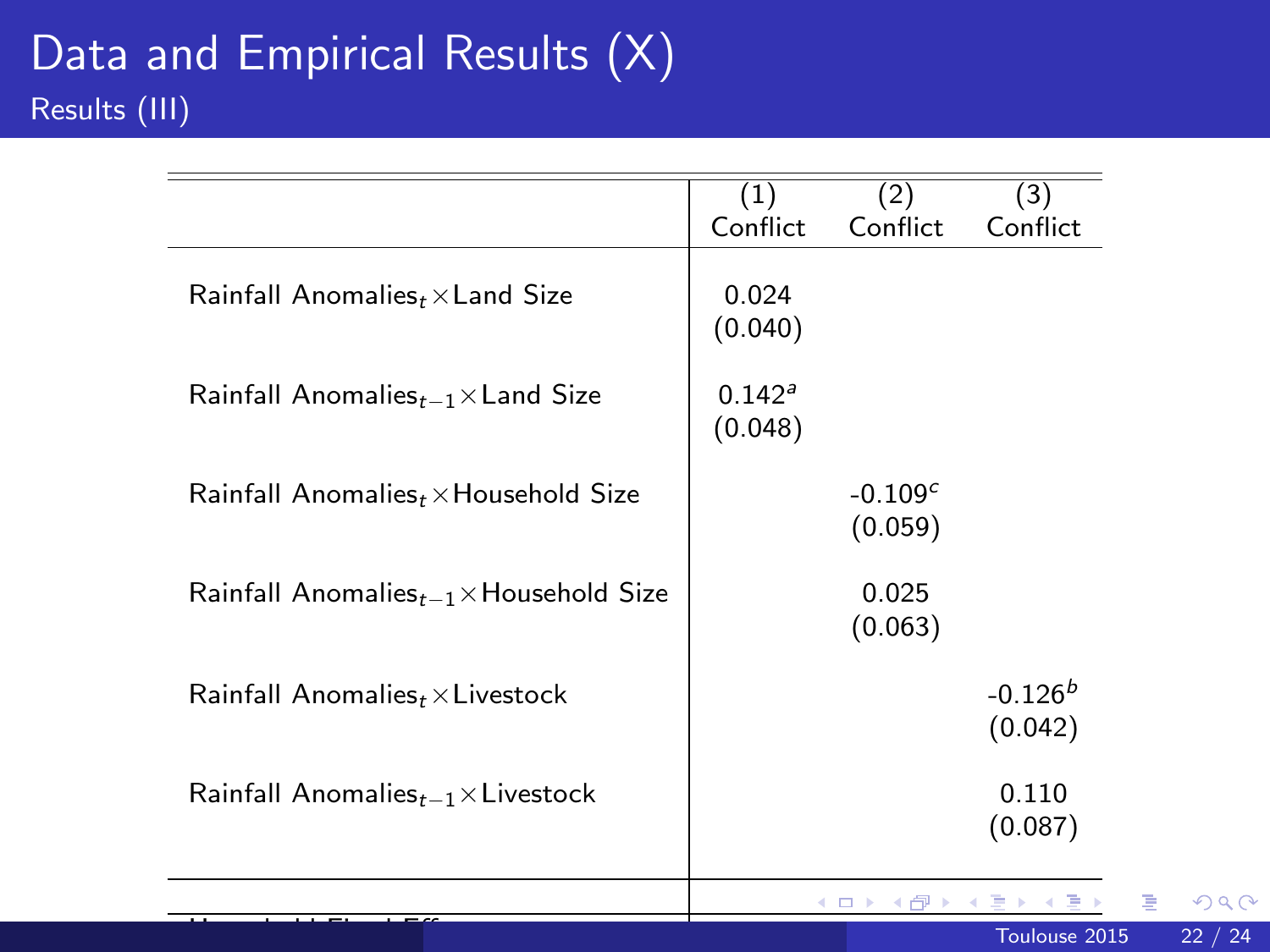## Data and Empirical Results (XI) Results (IV)

|                                                                                                                             | (1)<br>Conflict                              |
|-----------------------------------------------------------------------------------------------------------------------------|----------------------------------------------|
| $Rainfall$ Anomalies,<br>$Rainfall$ Anomalies $_{t-1}$                                                                      | $-0.127b$<br>(0.043)<br>$-0.105a$<br>(0.088) |
| $\mathsf{Rainfall}$ Anomalies ${}_t \times \mathsf{Land}$ Tenure<br>$Rainfall$ Anomalies $_{t-1}$ $\times$ Land Tenure      | 0.063<br>(0.069)<br>0.332c<br>(0.120)        |
| $\mathsf{Rainfall}$ Anomalies, $\times$ Credit<br>$\mathsf{Rainfall}\xspace$ Anomalies $_{t-1}\times\mathsf{Credit}\xspace$ | $-0.058$<br>(0.048)<br>0.004<br>(0.052)      |
| Household Fixed Effect<br>Year Fixed Fffect                                                                                 | yes<br>yes                                   |

**K ロ ト K 伊 ト K** 

<span id="page-22-0"></span> $299$